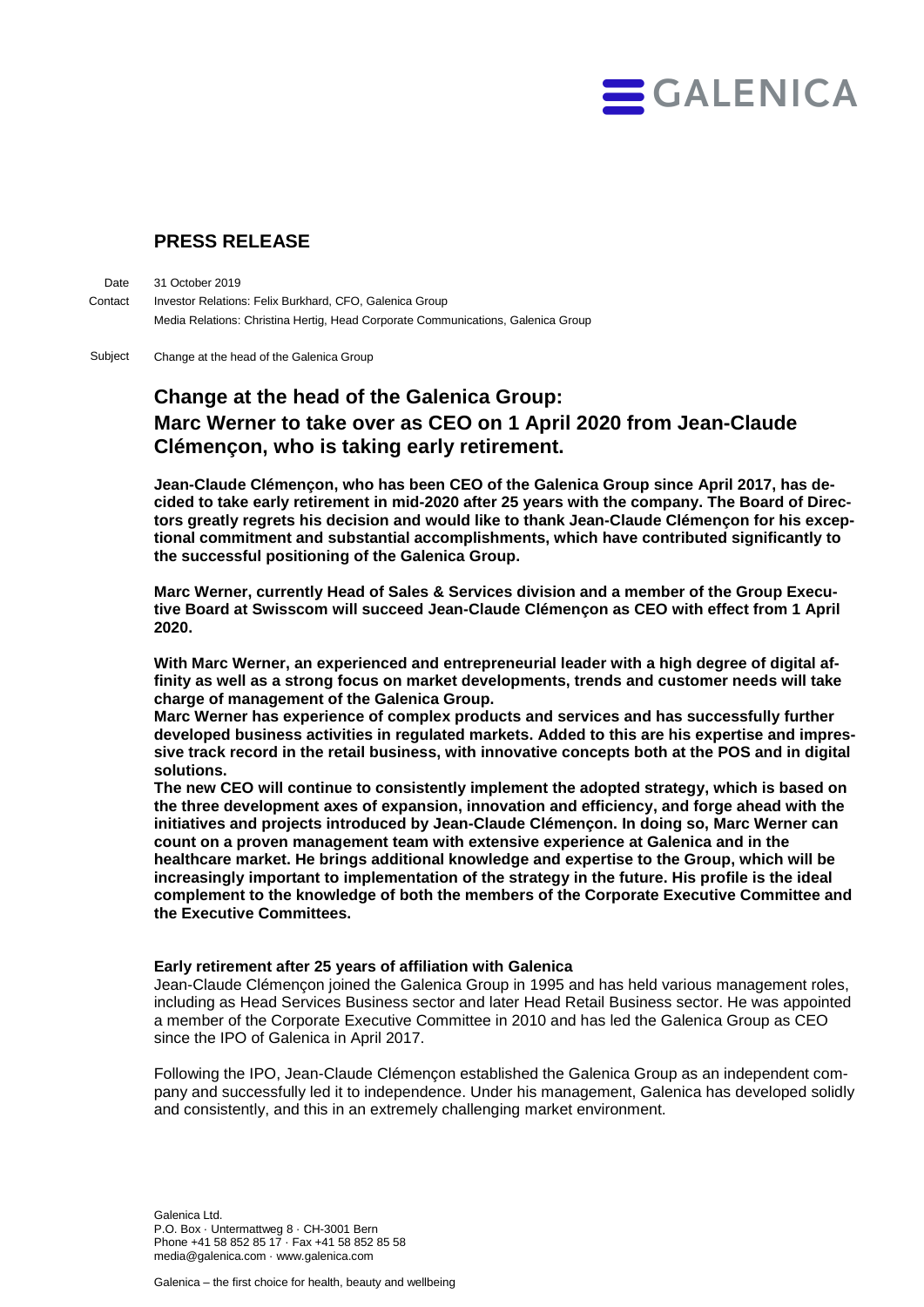31 October 2019 2/3 Change at the head of the Galenica Group Date Page Subject

> Jean-Claude Clémençon introduced various measures to improve efficiency and pushed ahead with important projects including the implementation of a new ERP solution and the modernisation of the logistics centre in Lausanne. At the same time, Galenica successfully expanded further, the pharmacy network was continually strengthened, new partnerships established and promising acquisitions made, such as that of the Bichsel Group recently. In addition, under his management, Galenica further strengthened its market position with innovative new products and services. For example, Jean-Claude Clémençon launched digital initiatives and projects that create the conditions to also gradually implement the vision initiated towards Omni-Channel.

#### **The Board of Directors thanks Jean-Claude Clémençon for his exceptional commitment and substantial accomplishments**

The Board of Directors greatly regrets Jean-Claude Clémençon's decision. He has a strong and very much appreciated track record. The Board of Directors would like to thank him on behalf of the shareholders, customers and employees for his outstanding contribution over the past 25 years. He made a decisive contribution to the successful positioning of Galenica and worked tirelessly on behalf of all customers over the years, with exceptional initiatives for the Group and its services. However, the Board of Directors understands and accepts his wish to take the opportunity for early retirement after this lengthy and highly intensive commitment in an operational management role.

Jean-Claude Clémençon will continue to lead the Galenica Group as CEO until the end of March 2020 and will then support Marc Werner in an advisory capacity during the introductory phase when he takes over the role from 1 April 2020 until the end of May 2020.

#### **Entrepreneurial – proven expertise – people come first**

Marc Werner (born 1967, Swiss citizen) began his career in 1997 at Minolta (Schweiz) Ltd. as a Marketing and Sales Manager. He joined Bluewin Ltd. in 2000 as Head of Marketing & Sales. Following the integration of Bluewin into Swisscom Fixnet Ltd., he took over this role for residential customers at Swisscom Fixnet Ltd. in 2005. In the following years, he held several management positions in the Residential Customers division before becoming Head of Residential Customers division in 2013. In 2014, Marc Werner was appointed a member of the Swisscom Group Executive Board and since 2016, he has been Head of Sales & Services division.

Marc Werner is an experienced specialist with lengthy, specific experience in retail business and proven successes including the redesign of the Swisscom shops, which are characterised by their innovative focus on the customer experience and customer needs. In addition, he has successfully implemented digitalisation projects, innovations and new product solutions in a regulated market and in a sector offering end-consumers technically complex products and services. He also successfully implemented the associated structural changes alongside the challenge of managing and motivating his teams through the change processes.

Marc Werner knows the Swiss market and the various cultures. He is a leader for whom people come first and who has proven in his previous roles that he is able to inspire large teams and give an organisation focus and clout as a manager.